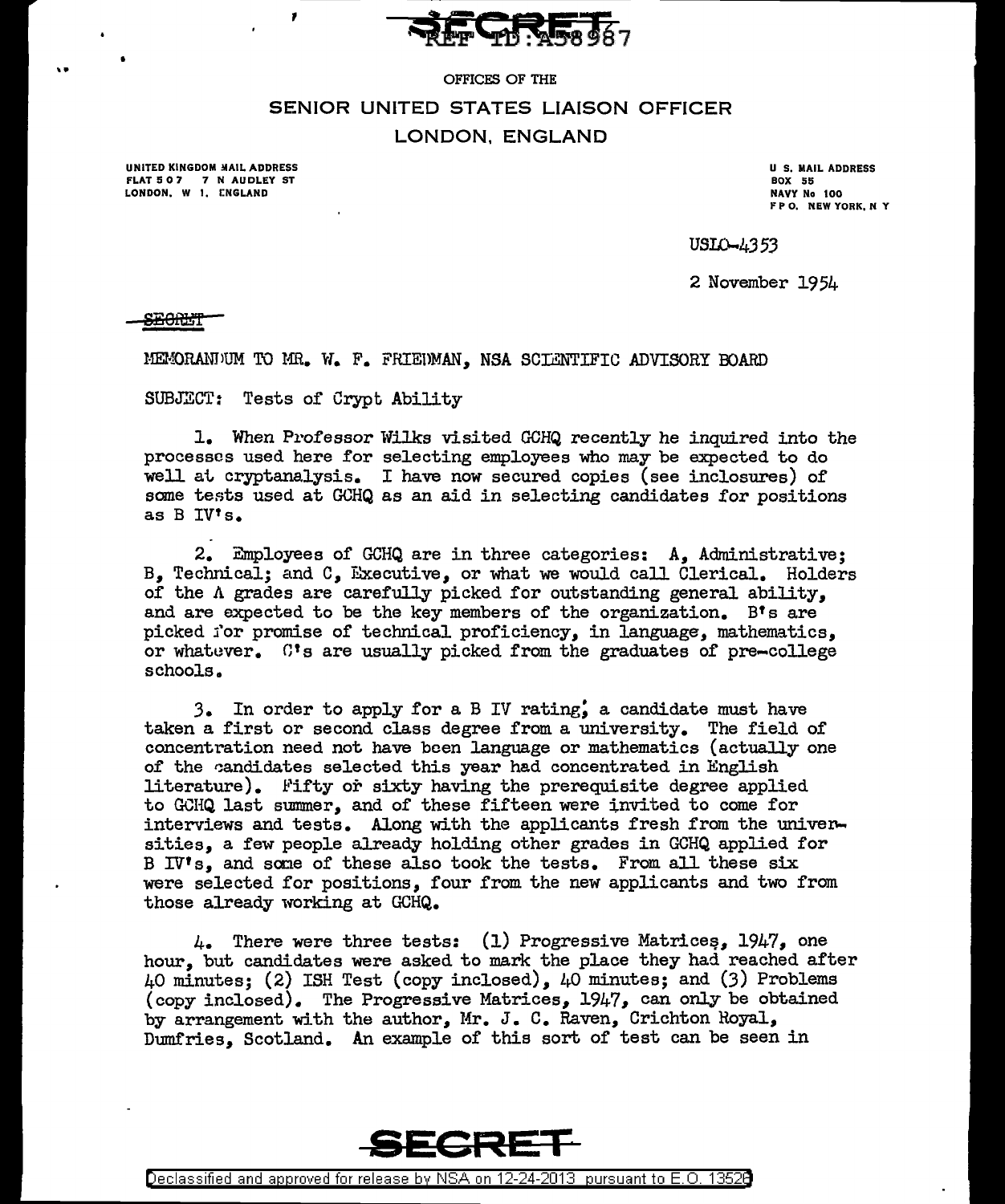

### **SECRIT**

•<br>ዓ ...

 $USLO-4353 - 2$  Nov  $54$ 

Progressive Matrices, 1938, also by Mr. Raven, a sample set of which may be obtained, with accompanying literature, from H. K. Lewis and Campany, Gower Street, London, W.C. 1, for one pound. The test consists of a series of diagrams, the symmetry of which needs to be completed by the addition of one image from a number pictured at the bottom of the page. Thus, in its simplest form, a matrix showing columns of dots, crosses, and circles might be completed by the addition of a circle of the appropriate size, if this were the short column.

5. The ISH test has been given experimentally to several cryptolinguists at GCHQ, and it is considered an interesting test of imagination and accuracy in translation. The problems presented involve the solution of obvious transposition busts, with a much more challenging test of the candidate's crypt ability in the supplementary problems. None of the candidates had time, as it turned out, for the supplementary problems.

6. The results of the tests were not decisive in the choice of candidates. Candidates are selected on the basis of their university's recommendation and on the interview at GCHQ. The tests may be regarded as a check on the other evidence about a candidate, but a candidate would hardly be selected if he were quite hopeless at the tests.

7. Some further information about the personnel policies affecting A and B Class members of GCHQ may be of interest. Inclosed is one copy (for the Chairman, NSA Scientific Advisory Board) of the British Civil Service announcement of the A and B class positions available at Cheltenham. "fothing much beyond what is said in these circulars about the nature of the work is told to possible candidates in the course of recruitment, but members of the appointment boards at both Oxford and Cambridge have been indoctrinated and given a tour of GCHQ. Also there are still alumni of the war-time GCHQ organization on the faculties of the British universities who can look about for promising recruits among their students.

8. It will be noted from the circulars that all appointments pro $\rightarrow$ posed after interviews at GCHQ must be reviewed by the Civil Service Commission. And the classes A, B, and C correspond to regular civil service classes. In practice, division, branch, and some section heads in the more difficult technical fields are holders of A grades, and analysts and crypto-linguists with less administrative responsibility are B class.

9. The salary scales mentioned in the circulars are now out of date, the amounts having been increased by from 50 to 200 pounds.

l.O. Promotion at C-CHQ depends on annual ratings and interviews before promotion boards. In the annual (confidential) rating the superviser may mark the employee as (1) not yet qualified, (2) qualified, or

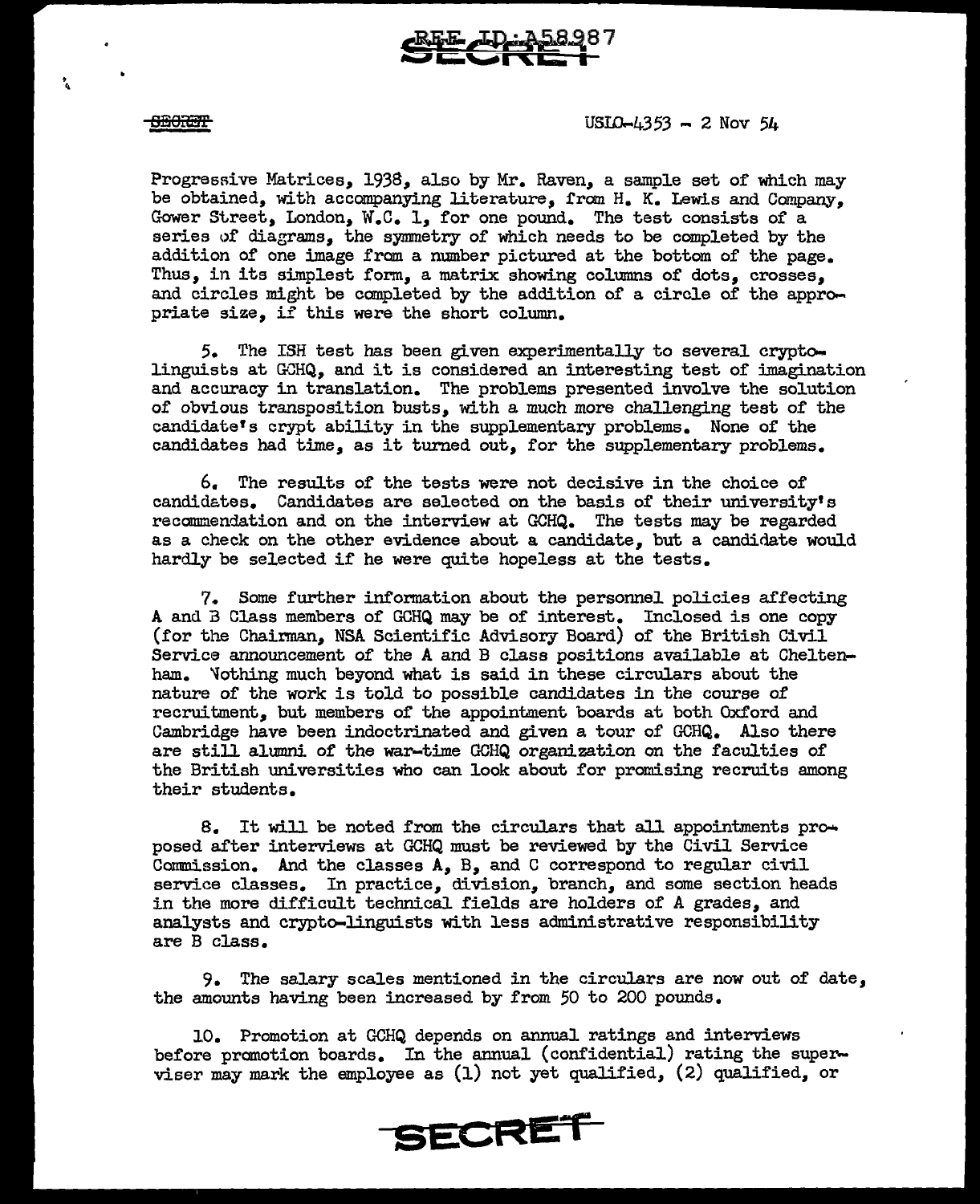

### <del>SECRE</del>T

### $USLO-4353 - 2$  Nov  $54$

 $(3)$  highly qualified for promotion to the next grade. These recommendations by the various supervisers are standardized by division heads and then by the Personnel Officer and entered on lists of qualified and highly qualified candidates for promotion to each grade. The consideration of the candidates takes into account the annual performance ratings (about 50%), seniority (about 20%), and the interview before the promotion board (about 30%). The promotion board before whom the candidate is invited to appear has as its chairman the Personnel Officer or his representative, and includes two members of GCHQ at least two grades senior to the candidate and a representative of the candidates division. The candidates finally selected are entered in one of two lists, one for immediate, one for eventual, promotion, which are sent to the Director for approval. But vacancies in the grade concerned must occur before promotion can take place.

Lesle U. Provie

LESLIE A. RU USID, London

5 Incls:

- 1. Translation from the ISH
- 2. Problems
- 3. Supplementary Problems
- 4. Recruitment to the "A" Class etc. (142/54)(Copy for Mr. Friedman only)
- 5. Recruitment to the "B" Class etc.  $(258/54$  (copy for Mr. Friedman only)

Distribution: Mr. Friedman (Org. & 2 w/l set of Incls) DD/PERS  $NSA-14$ DD/PROD  $NSA-0643$ File

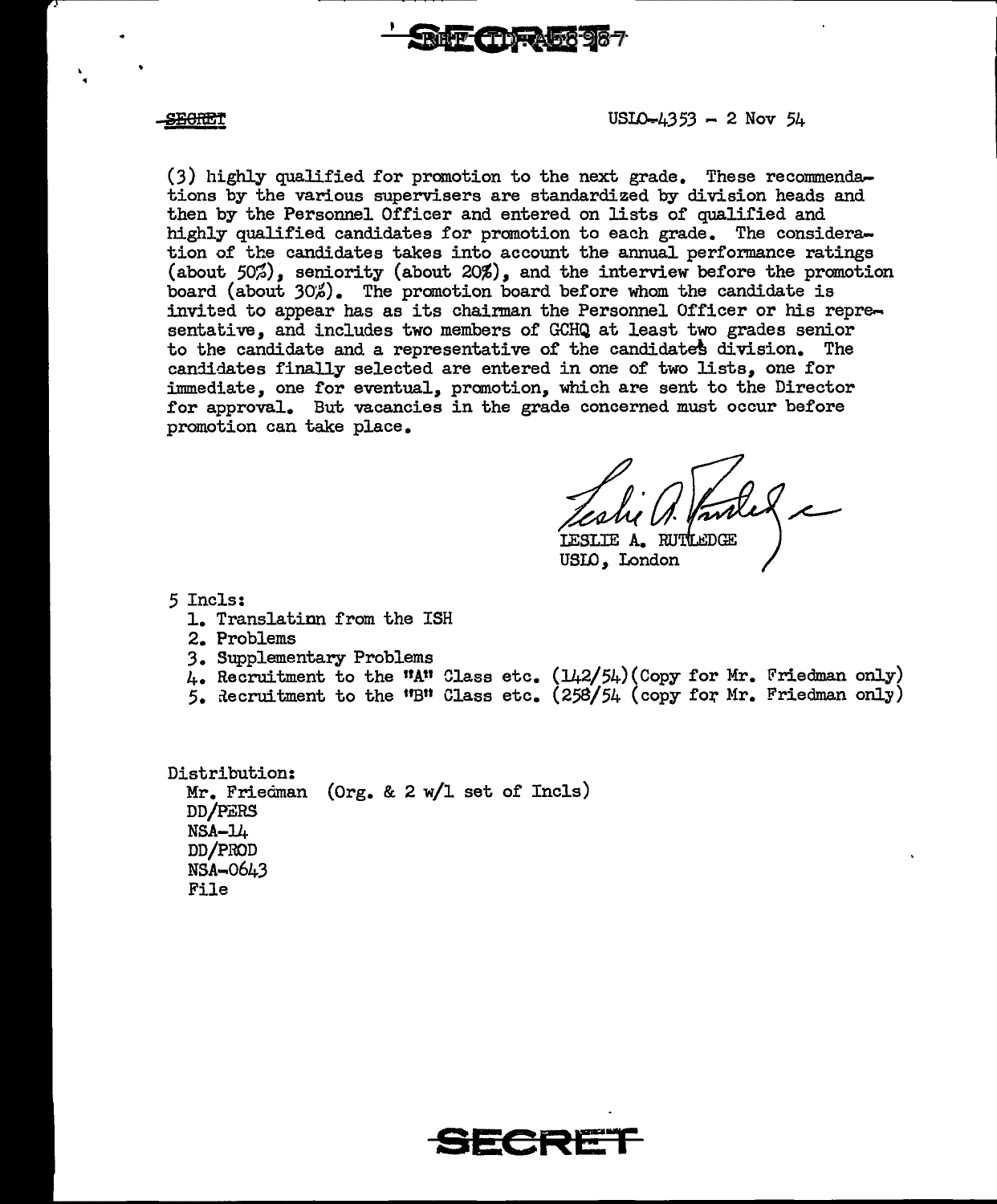## SUPPLEMENTARY PROBLEMS.

 $3.$ Is it possible to solve problems 1 and 2 without recourse to anagramming? (By anagramming we mean putting the columns together so as to make words along the rows. If a nethod is available which avoids anagramming it could be used if the texts had been substituted in some way before being transposed).

Suppose the two texts in Problem 2 had been transposed 41 by neans of two different keys of the same length. Could we tell from the positions of the repeats that the two keys were different? Would it be possible to obtain the two keys id thout recourse to anagraming?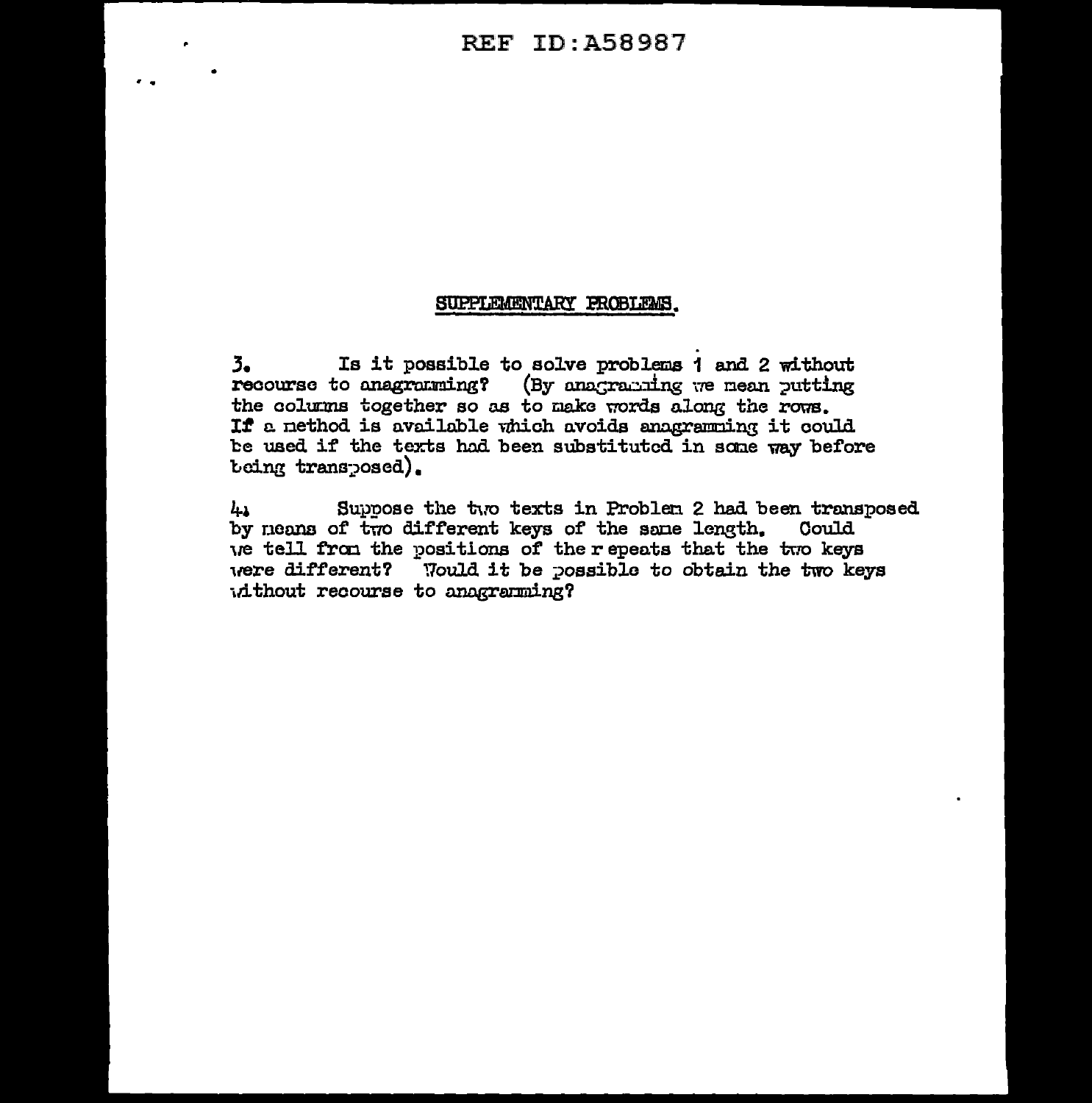## TRANSLATION FROM THE ISH

## INTRODUCTION

The following short piece for translation has the superficial appearance of being rather facetious nonsense. The "language" has, however, a simple grammar, given below, and you are also given a vocabulary containing short "dictionary entries" for the basic words in the piece. Compound words are not given in the vocabulary, but their formation is simple; for example,<br>SHUDDER being a verb meaning "to vibrate" and BOR a noun meaning "a drill"<br>SHUDDER-BOR is the compound noun in this language for a road-drill. Wi aid of the grammar and vocabulary given, translate the piece as if from a real language.

Marks will be given for producing a convincing translation into English, that is to say one that makes sense and can be justified in the light of the data given.

### GRAMMAR

ISH has a very simple grammar.

Verbs end in "-er" for all forms, including participles and verbal nouns, except the past tenses in which "-er" is changed to "-ar", and the future for which it is "-or".

Singular and plural of nouns are not distinguished and the only 3rd personal pronoun is "e", possessive "is", objective "im", used for "he, his, him, she, they" etc.

> There is no article. Prepositions and conjunctions are often omitted.

### VOCABULARY

| NUMWUN<br>NATTER<br>GAIN<br>CHIAP<br>WOG<br><b>CALLER</b><br>SCATTER<br><b>APPER</b><br><b>SCR. TOHER</b><br>VIP<br>DOG<br><b>SWIZ</b><br><b>ALLRMER</b> | $\bullet$ $\bullet$ $\bullet$<br>$\bullet$ $\bullet$ $\bullet$<br>$\bullet$ $\bullet$<br>$\cdots$ | first, principal, preceding, preliminary.<br>to speak, say, tell<br>again, against.<br>servant, minister.<br>abroad, foreign.<br>to cause.<br>to send out.<br>to appear.<br>to write.<br>great, important, main.<br>day.<br>lightning, electricity.<br>to warn, alarm.<br>affair, thing, article. |  |
|----------------------------------------------------------------------------------------------------------------------------------------------------------|---------------------------------------------------------------------------------------------------|---------------------------------------------------------------------------------------------------------------------------------------------------------------------------------------------------------------------------------------------------------------------------------------------------|--|
|                                                                                                                                                          |                                                                                                   |                                                                                                                                                                                                                                                                                                   |  |
| THING                                                                                                                                                    |                                                                                                   |                                                                                                                                                                                                                                                                                                   |  |
| IN                                                                                                                                                       | $\bullet\bullet\bullet$                                                                           | in.                                                                                                                                                                                                                                                                                               |  |

### PIECE OF ISH FOR TRANSLATION

Numwun-Chap callar is scratcher-chap swiz-natter Wog-thing Scratcher-Chap caller in numum-scratcher swiz-scratcher scatter Vip-Scatter-Chap & Scatter-Chap wog, alarmer im alarmer scratcher-thing gain appor in vip Ish dog-scratcher & natter im gain-natter im.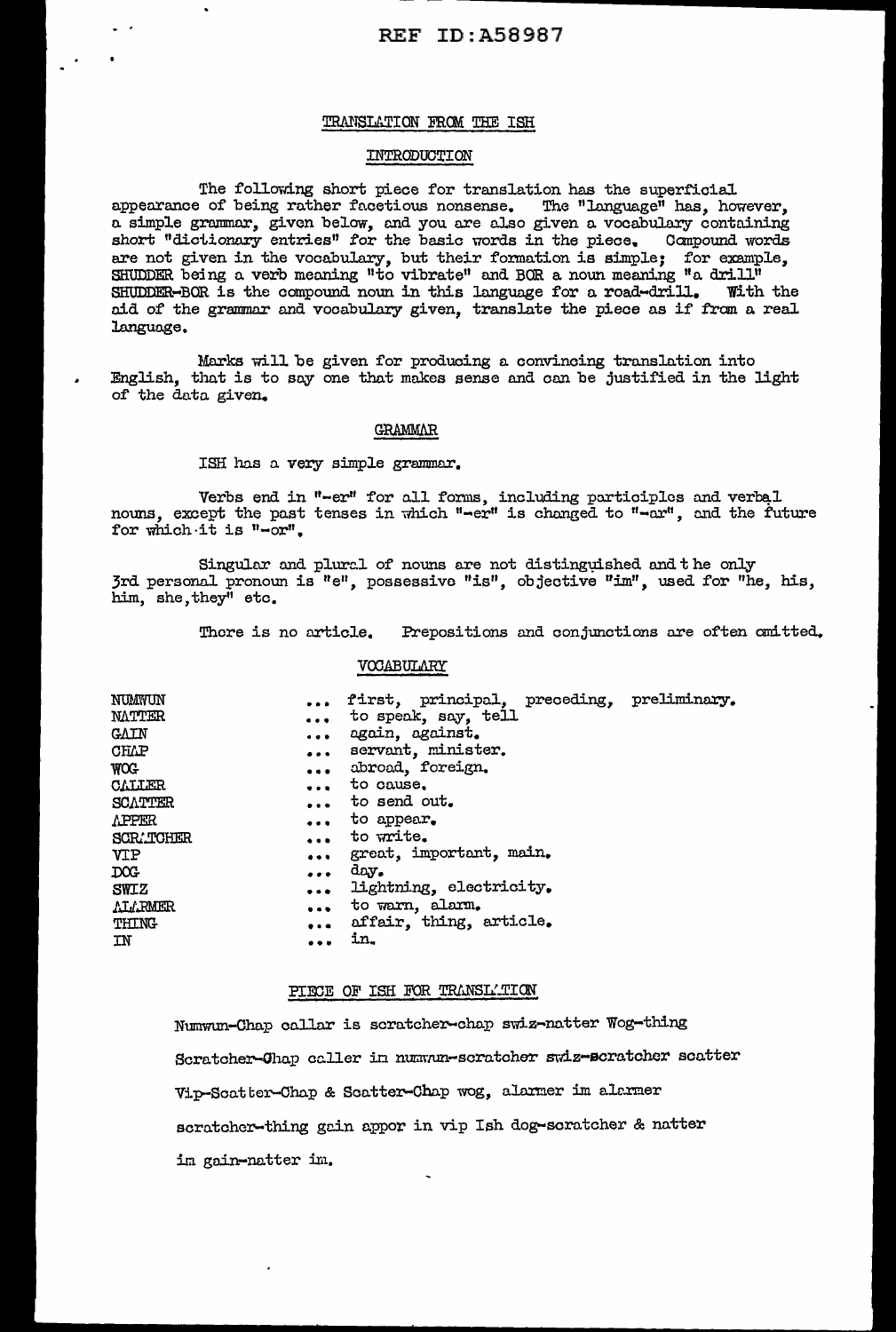The first message has 5 columns of 5 letters and 2 short ones of 4 letters, the second has 6 columns of 5 letters and 1 short one of 4 letters. Column 3 is short in both ressages and is therefore the right-hand column. Co first message and long in the second and is therefore the next to the right-hand colum.

| $\mathbf{(a)}$ | 63                    | (b) | 63                       |
|----------------|-----------------------|-----|--------------------------|
|                | IN<br>N D<br>TН<br>ТH | п   | ΙM<br>ND<br>TH<br>N<br>끄 |

 $\mathbf{I}$ 

It now looks as if the T in column 3 of (b) is the same as the T in column 6 of  $(a)$  and so we expoct an H after it. This I would come at the bottom of the left hand column of  $(b)$ . Column 4 has such an H, so we try that on the left

| (a) | 4. 63 |     | $(b)$ 463 |                  |
|-----|-------|-----|-----------|------------------|
|     | А     | IN  | А         | ΙN               |
|     | т     | ם א | т         | N D<br>$\bullet$ |
|     | I     | тн  | I         | TН               |
|     | т     | тн  | F         | ΝŢ               |
|     | E     | --  | HЕ        |                  |

We now want an E in the noxt to the left hand column of (b) and column 1 provides one.

|     | (a) $4163$ | (ъ) | 4163 |     |
|-----|------------|-----|------|-----|
| A B | IN         |     | A B  | IN  |
| тн  | N D        |     | TH.  | N D |
| I S | тн         |     | I S  | тн  |
| T W | 프프         |     | FО   | NΣ  |
| EВ  |            |     | HEB  | н   |

It is now cloar that we are well on the way to recovering the original texts, and the order of the remaining three columns is quickly found.

1. Here are two ciphor messages. Can you recover the original texts?

| (a) NSIUO TEAET INTAS DNIGN HRMEL |  |                                  |  |
|-----------------------------------|--|----------------------------------|--|
|                                   |  | AAWEA TILLAN EEOLN VOMAE IORYN Y |  |
| (b) NSIUO ELEAE TUITA SDINY GMHRN |  |                                  |  |
|                                   |  | NAAAW EUNL MWEET INVON OEIOR YTL |  |

2. Here are another pair of messages. Can you recover the original texts?

|  |                | (a) WUEOE RTSLE DYARH TSUSI HNOEA |  |
|--|----------------|-----------------------------------|--|
|  |                | WESEY KINSA IRTHA WPTOT THOYE     |  |
|  | FSSAN FONHL EN |                                   |  |

- (b) AGOST OTLAD **DITOEA** WNHN'S **ONHLS**
- HSHTS USRAIE **TRTMA TIOEF SSALY** 
	- NSLED **TDTEV** UEOET LEEYN M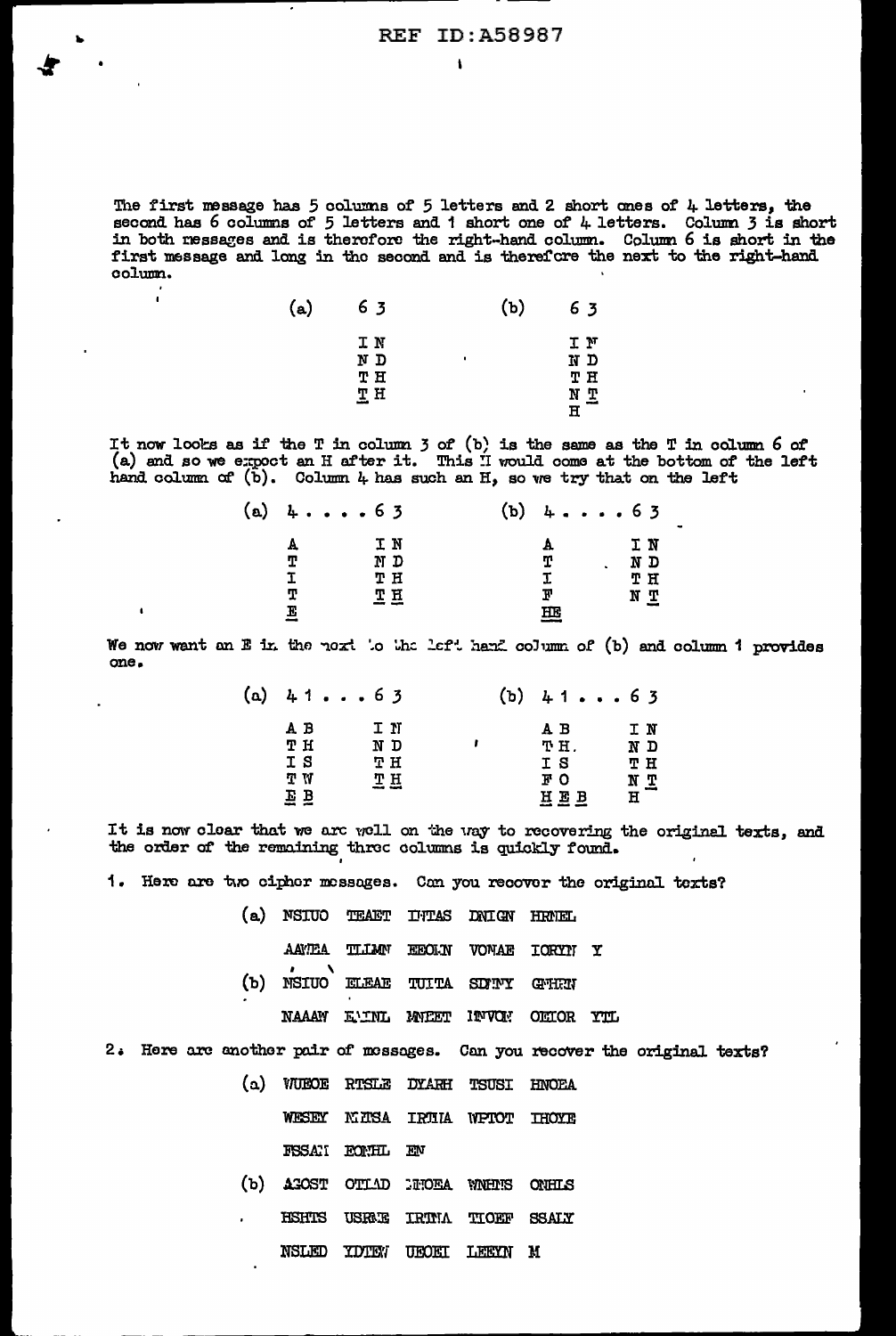### PROBLETS

A message can be put into cipher by transposing the order of its letters in the following way. A key consisting of the figures from 1 upwards arranged in an agreed order is provided, e.g.

4172563

The message is written in linos with one letter under each figure of the key, a now line being bogun after the last figure of the key.

> 4172563 A B I R D  $\mathbf{I}$ N H E H A  $\mathbf{N}$ T D  $\mathbf T$ S W  $\circ$ R т Н ጥ  $\mathbf{W}$  $\mathbf{o}$  $\mathbf I$ N T  $_{\rm H}$ BUSH Е

The cipher version is now obtained by withdrawing the columns in order according to the key each column being read downwards.

## BHSWB RHOIS IDHEA TITID ARMHI NTTIE WOU

Hore is another message with nearly the same text onciphered in the same way and with the same key.

> 4 1 7 2 5 6  $\overline{\mathbf{3}}$  $\mathbf{B}$ I R D  $\mathbf I$ Α  $\mathbf N$ Τ H E Η  $\boldsymbol{\Lambda}$ N D  $\mathbf{I}$ vļ  $\mathbf T$ S  $\Omega$ R.  $T$ F  $\mathbf{o}$ U R I  $\mathbf{r}$ т  $H$ H E B U **S**

HESOE RHORU NIHTA TIFHD ARISI NTMHI EVUB

If we are given the two cipher versions, we can see that they have been obtained by transposing almost identical texts in this way, because if we divide them into soven columns the tops of the columns are the same for each.

$$
\begin{array}{ll}\n & 1 & 2 & 3 & 4 & 5 & 6 & 7 \\
\text{(a) HFSWB/RIOIS/IMH/AITTE/AMH/INTT/ISHOU} & & \\
 & 1 & 2 & 4 & 5 & 6 \\
\text{(b) HISOE/AIORU/MIH/ATI/H/DARIS/INIM/LEMOB}\n\end{array}
$$

We can now recover the original message texts by putting the columns in order so that we can read words along the rows. A start can be made as follows:-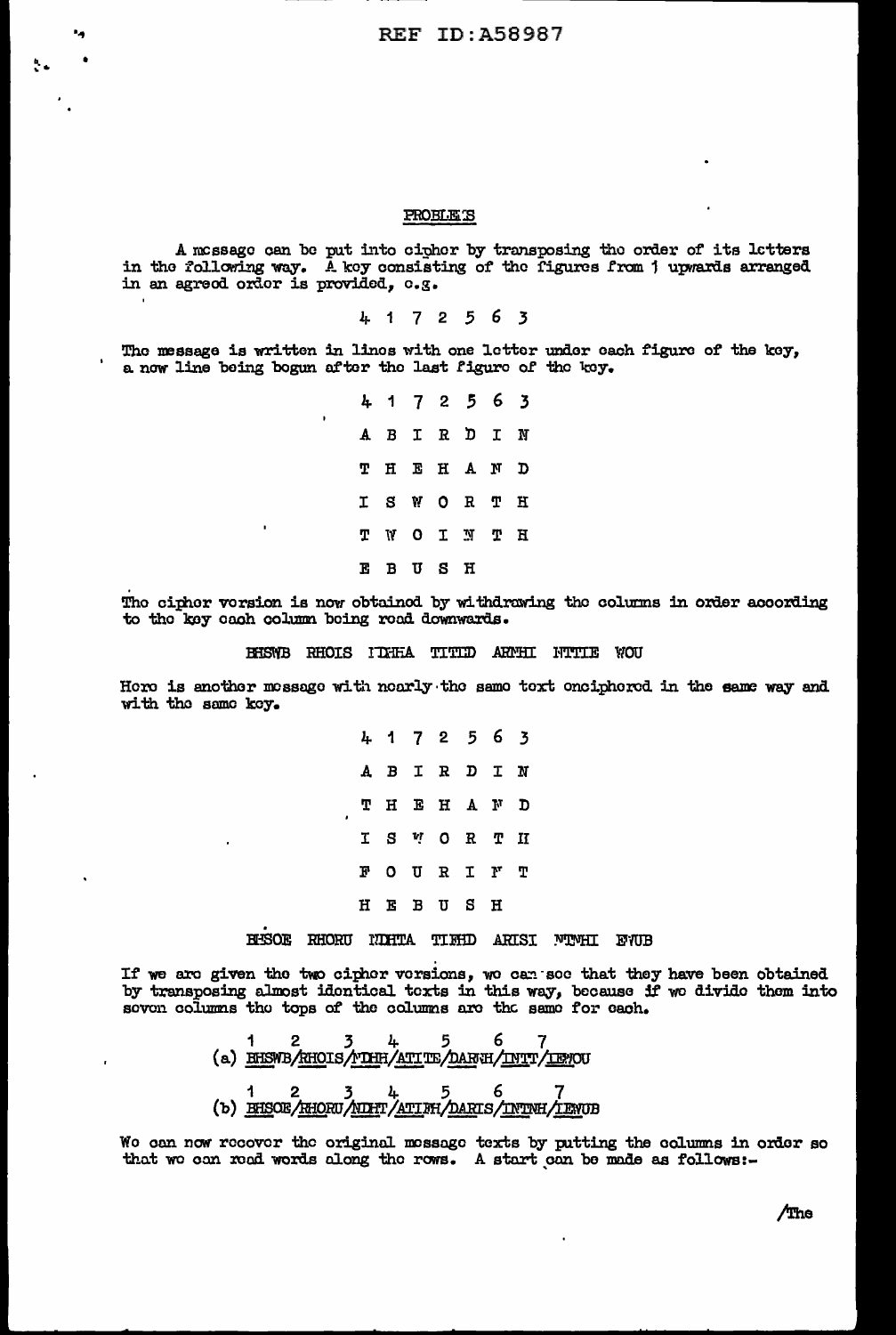### IV PAY, PROSPECTS AND CONDITIONS OF SERVICE

## 11. Starting Salary

..

•

(I) Successful candidates will be appointed to the  $A$ . IV grade. For a man in Cheltenham working the standard week of  $4.5\frac{1}{2}$  hours, the total remuneration on appointment is about £515 if he has done two years' compulsory National Service, and about  $\mathcal{L}_4$ 58 if he has not. For a woman it is about  $\mathcal{L}_4$ 58. These amounts are made up as follows:-

| Salary (see (i)) $\ldots$<br>Extra Duty Allowance (see (ii))  £15 or £13 | £500 or £445 |
|--------------------------------------------------------------------------|--------------|
|                                                                          |              |
| Totals                                                                   | £515 or £458 |

- ( i) SALARY
	- (a) The scale of salary in London is, for a man,  $\mathcal{L}470$  rising by annual increments of £30 to £680, and then by annual increments of £35 to £855; for a woman it is £470 rising by annual increments of £25 to £545, by annual increments of £30 to £725, and then by one further increment to a maximum of £750.
	- (b) Successful candidates who have rendered full-time service in H.M. Forces under the National Service .iots (including voluntary service in so far as it has been undertaken in lieu of oompulsory National Service) will have their starting pay increased by one increment for each complete year of such service up to a maximum of two. Candidates with less than two years' service will receive incremental credit for any fraction of a year.
	- (c) At the end of two years' actual established service in the grade (or on completion of probation if that should be later) men and women will receive a special increase of £50. Where an annual increment is due on the same date, it will be paid in addition to the special increase.
	- (d) The London salary calculated under (a) to (c) is subject to deduction for officers who are serving outside London. The deduction for officers who are serving outside London. deduction varies from £12 to £40 according to salary and town. In the Cheltenham area, where the majority of  $A.-IV'$  s are employed, the scale ranges from  $\mathcal{E}445$  to  $\mathcal{E}815$  for men, and from  $\mathcal{E}445$  to  $\mathcal{E}720$ for women.
- (ii) EXTRA DUTY ALLOWANCE

.An extra duty allowance is payable (see under "Hours"). In Cheltenham, this amounts to three per cent., of the salary.

(II) If you are already a civil servant, your starting salary as a Grade A.IV Officer will be as shown above, whatever your existing salary may be.

12. Prospects

The career open to a new entrant is good. Above the A.IV grade the grades and salaries in the Departmental"A"Class are at present as follows:-

|          | <b>MEN</b>                                            | (Cheltenham                |
|----------|-------------------------------------------------------|----------------------------|
|          | (London Rates)                                        | Rates)                     |
| A III    | £1,150 x 40 - £1,190<br>$x$ 50 - £1,540 x 30 - £1,570 | £1,090 rising to<br>£1,472 |
| A II $*$ | £1,500 x 75 - £1,725                                  | £1,420 rising to<br>£1,625 |
| $AT^*$   | £2,000                                                | £1,900                     |

### The rates for women are lower at all points.

NOTE: <sup>\*</sup>Salaries of Grade A II officers which are below £1,500 attract a pay addition of approximately 10% on the first £500, 5% on the second £500 and  $2\frac{1}{2}\%$  on the third: £500 of salary; on salaries of £1,500 to £2,000 there is at present an addition of £100.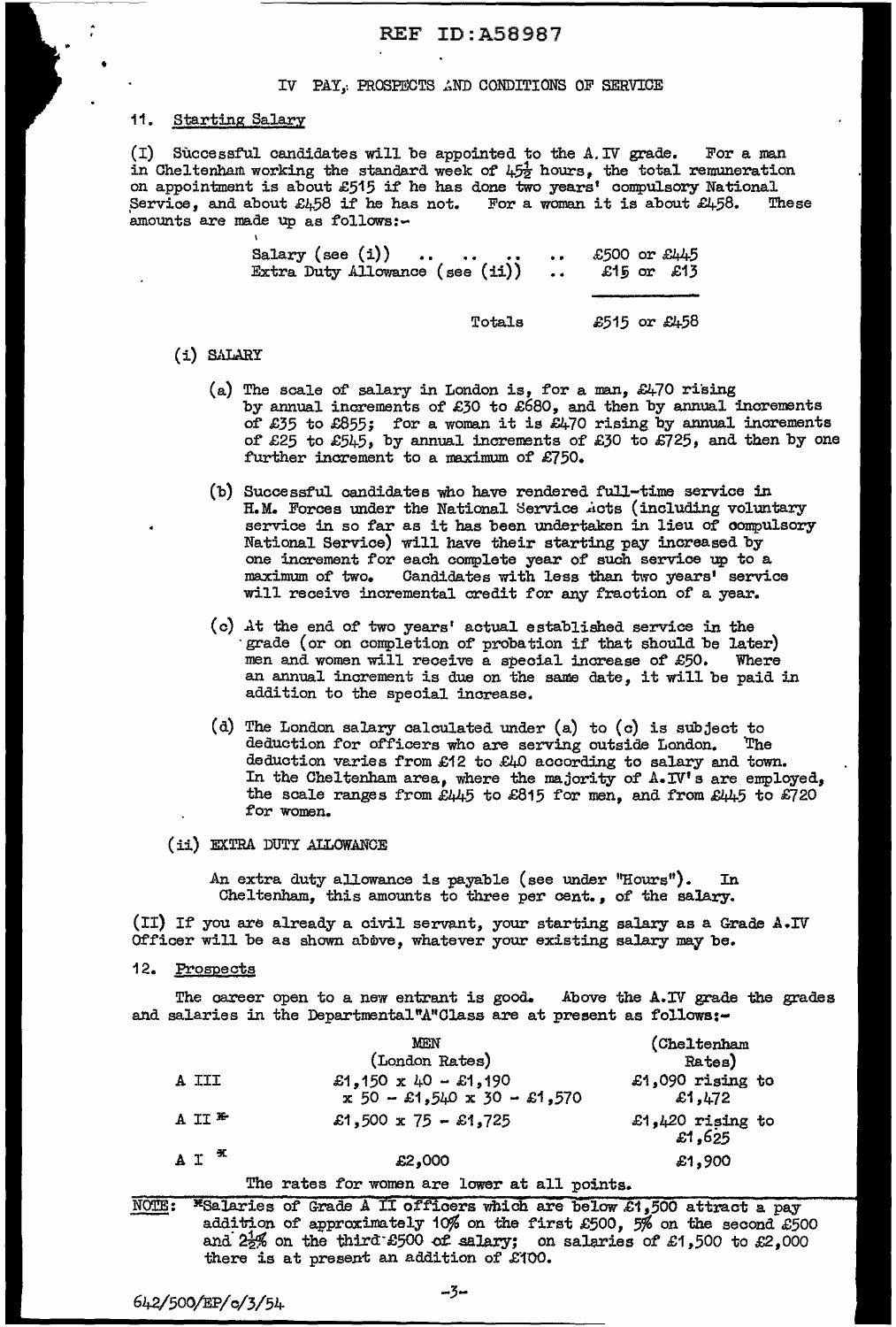•

 $\mathbb{R}^+$ ..

Above the A.I level there are a few higher directing posts, with salaries from £2,500 to £3,250 (London rates) or £2,400 to £3,150 (Cheltenham rates).

There are no hard and fast rules about promotion to these grades. All promotion is on merit to a vacancy; the numbers are so calculated that an  $A\cdot IV$ may expect to be promoted to the rank of  $\Lambda$ .III within about 7 years, i.e. at about age 30. An exceptionally able  $\Lambda$ .IV may be promoted to  $\Lambda$ .III after about 5 years An exceptionally able A.IV may be promoted to A.III after about 5 years and to *A*.II at about age 35 to 37.

### 13. Probation

Successful candidates will have to serve a probationary period of' two years and will not be retained if their probationary period is not satisfactory. Those who are already established civil servants will be on trial for the same period and are liable to be reverted if their trial service is not satisfactory

### 1~ Hours

The Department is at present working a  $4.5\frac{1}{2}$  hour week (including meal inter-vals). Candidates on entry to the Departmental" $k$ "Class will not normally be Candidates on entry to the Departmental "A" Class will not normally be required to work longer than these hours, but attendance of members of this class is governed more by the requirements of the work than by the standard week. Members of the "A" Class whose remuneration (including Pay Addition) does not exceed £1,435 (men) or £1,255 (women) are at present eligible for an extra duty allowance if they regularly work  $45\frac{1}{2}$  hours a week.

## 15. Leave

The annual leave allowed to members of the Government Communications Headquarters Departmental"A" Class is 36 working days in addition to the usual public holidays.

Sick leave on full pay less any National Insurance benefit received is allowed up to a maximum of six months in any period of twelve months, and thereafter for a further period on half pay, subject to a deduction of National Insurance benefit in certain cases.

## 16. Superannuation

All candidates appointed from this competition are eligible for superannuation benefits under the Superannuation Acts which normally provide a pension and lump sum gratuity calculated on the number of years' service and the average salary over the three years before retirement. No contributions are required to salary over the three years before retirement. secure these benefits, but there is also a contributory pension scheme for widows and children. Women who retire on marriage after not less than six vears' Women who retire on marriage after not less than six years' qualifying service will be eligible for a marriage gratuity.

### 17. Liability to transfer

Candidates appointed to Government Communications Headquarters as a result of' this competition are liable to postings to any part of' the United Kingdom or on tours of service abroad in accordance with the requirements of the department. In addition to certain removal expenses, lump sums ranging from £25 to  $\mathcal{E}$ 90 are paid upon permanent transfer as compensation for disturbance.

CIVIL SERVICE COMMISSION,

March, 1954.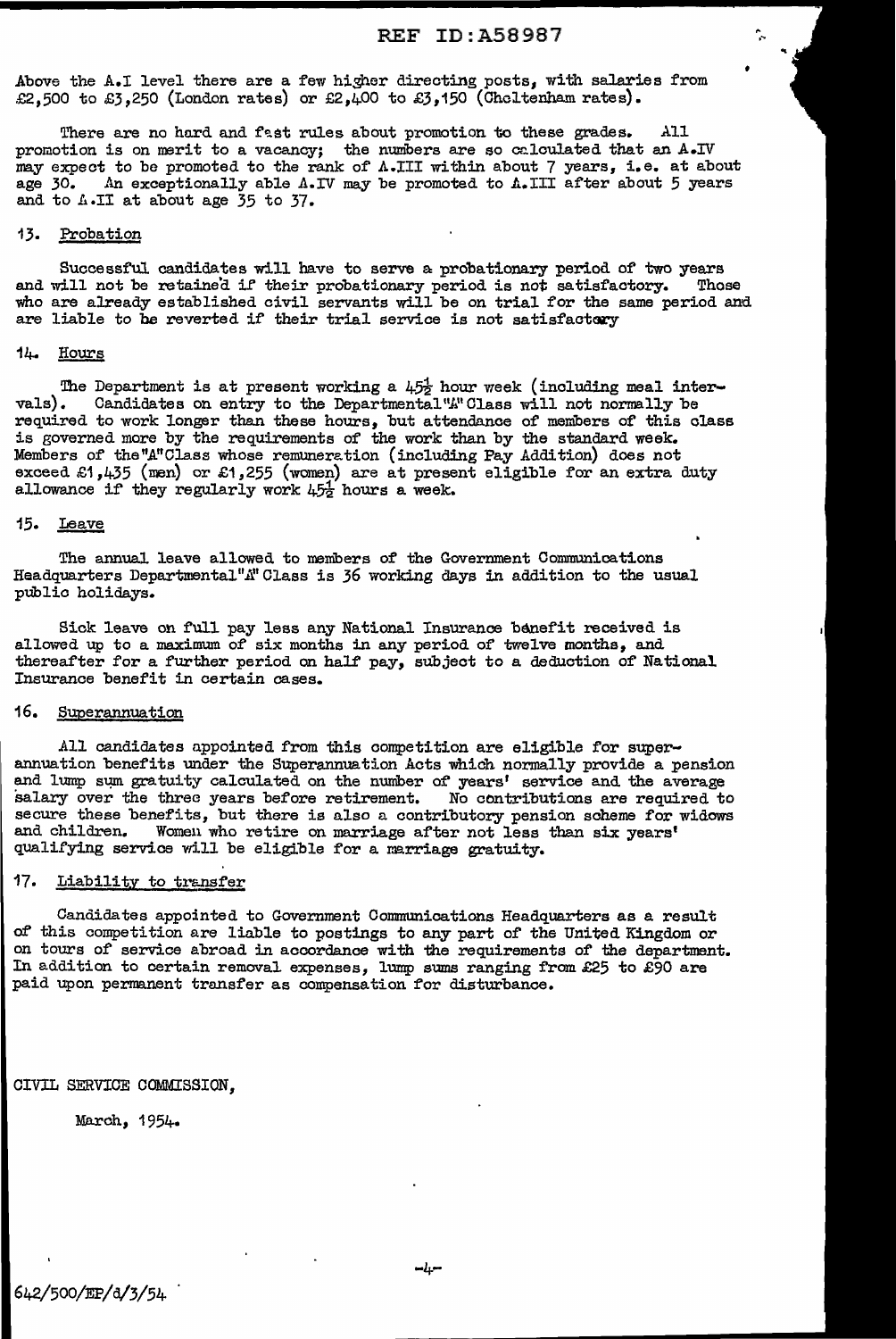## 258/54-

## `CIVIL SERVICE COAAISSION

## RECRUITMENT TO THE "B" CLASS IN GOVERNMENT COMMUNICATIONS HEADQUARTERS (A DEPARTMENT OF THE FOREIGN OFFICE)

The work of Government Communications Headquarters covers most of the activities of a medium-sized Government Department. The duties of the "B" Class in the Department demand capacity both for individual work of a research nature and for the direction of teams engaged on such work. Mathematical, scientific and linguistic (including classical) training are suitable for the duties of the class.

Government Communications Headquarters is at Cheltenham, but the staff are also liable to serve anywhere in the United Kingdom or if necessary overseas (see paragraph 17).

Three or four posts in the B.IV grade are usually filled each year by interviews from among University students of first or second class honours standard. Further information is given below.

| CONTENTS: | $\mathbf{T}$ | CONDITIONS OF ELIGIBILITY                 |
|-----------|--------------|-------------------------------------------|
|           | IJ           | THE COMPETITION                           |
|           | III.         | CONDITIONS OF APPOINTMENT                 |
|           | TV           | PAY, PROSPECTS AND CONDITIONS OF SERVICE. |

### I. CONDITIONS OF ELIGIBILITY

1. The Competition is open to both men and women.

## 2. Age

Candidates are expected to be aged  $21 - 27$  (both inclusive), but allowance will be made for service in H.M. Forces.

### 3. Education

Candidates must have, or obtain in the year in which they apply, a first or second class honours degree.

### 4- Nationality

- ( 1 ) Every candidate must
	- (a) be a natural-born British subject; and
	- (b) have been born within the United Kingdom or within one of the selfgoverning Dominions of parents both of whom were also born within the United Kingdom or within one of the self-governing Dominions.

(2) No departure from this rule will be made without the special permission of the Secretary of State for Foreign Affairs, and then only in exceptional cases and in favour of candidates who are British subjects and who also satisfy one of the following conditions:-

(a) If' natural-born British subjects, they must either

 $\mathbf{I}$ 

- $(i)$  have at least one parent who is, or was at death, a British subject; or
- $(i)$  have resided in Her Majesty's dominions and/or been employed elsewhere in the service of the Crown for at least five years out of the last eight years preceding the date of their appointment.
- (b) If naturalised British subjects, they must have resided in Her Majesty's dominions and/or been employed elsewhere in the service of the Crown for at least five years out of the last eight years preceding the date of their appointment.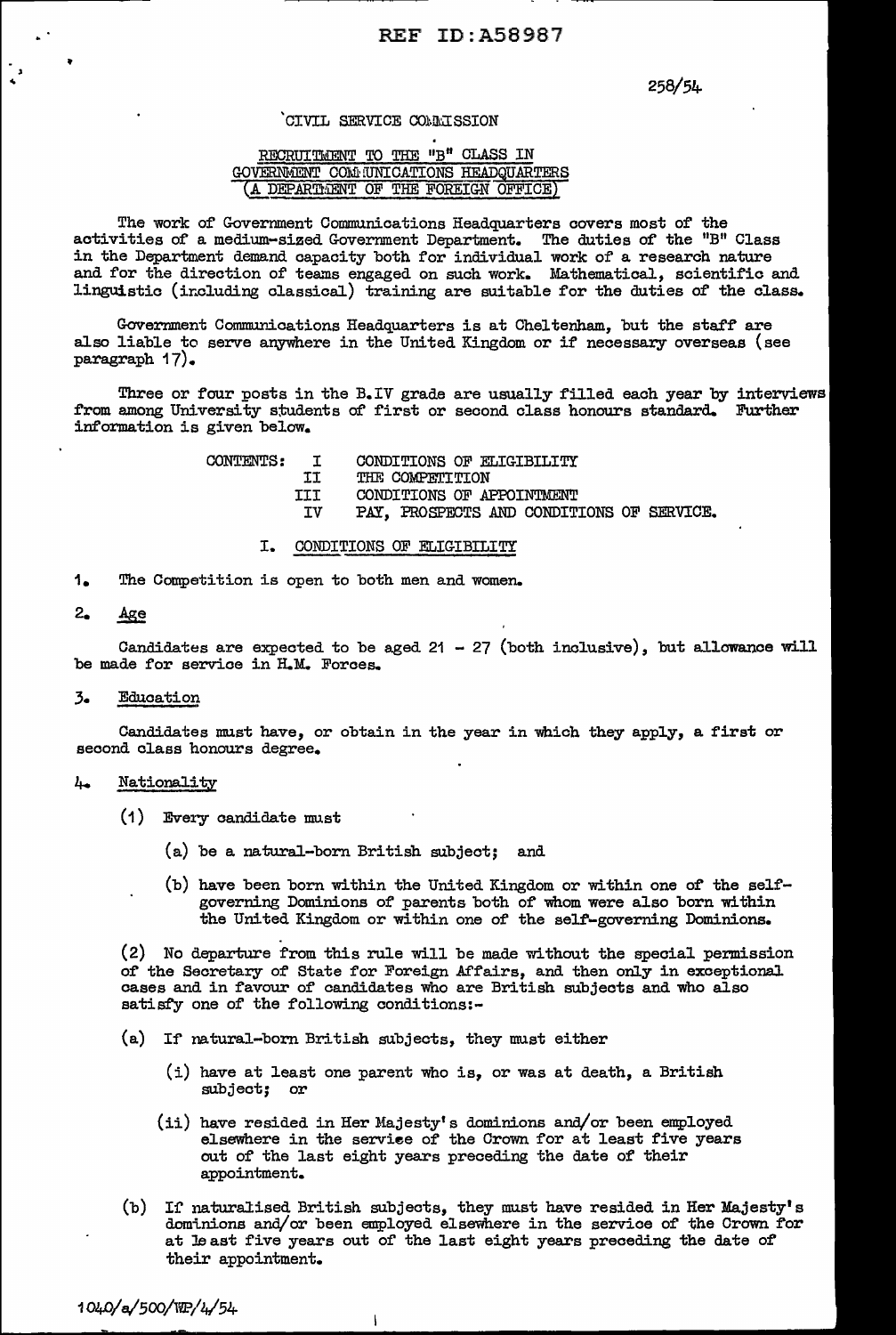(c) If not qualified under (a) or (b) of this sub-paragraph they must satisfy the Commissioners that they are so closely connected with Her Majesty's dominions either by ancestry, upbringing, or residence, or by reason of National Service, that an exception may properly be made in their favour.

#### THE COMPETITION II.

#### 5. Application

An application form is enclosed. When completed it should be sent to the address given on the form to arrive not later than 15th Mar 1954.

#### 6. Method of Selection

Selection will be by interview. Candidates will first be interviewed by<br>representatives of the Department. Those candidates who seem most suitable, from<br>their records and reports of these interviews, will then be summoned Board of the Civil Service Commission in London; this Board will probably sit in June or July and will recommend for the vacancies those candidates who appear to be best fitted for the appointments.

If you are summoned to interview you must yourself bear travelling expenses within the United Kingdom up to 7s. 6d. but if you have to spend more than 7s. 6d. on travel by bus or third class rail, from your normal place of from the place of landing in the United Kingdom in the case of candidates from overseas) to the place of interview, the whole amount will be refunded.

Expenses incurred in travel to this country from abroad cannot be paid by the Civil Service Commission. If you are serving in H.M. Forces you should consult the appropriate Service authority about leave of absence to attend the interview and, if serving overseas, atout travelling expenses to the place of landing in the United Kingdom.

Subsistence allowance cannot be paid.

## III. CONDITIONS OF APPOINTMENT

#### $7.$ Certification

Before the selected candidates can be appointed the Civil Service Commissioners must issue their certificate of qualification, which is given when the Commissioners have satisfied themselves about the candidates<sup>t</sup> age, nationality, health and character; and after the fee of £2 10s. has been paid.

#### $8.$ Candidates trained as teachers

Candidates who have been trained as teachers and upon whose training public money has been spent cannot be appointed until the consent of the appropriate central education authority (e.g., the Ministry of Education, the Scottish Education Department, the Ministry of Education for Fortnern Ireland) has been notified to the Commissioners.

#### 9. Canvassing

Any attempt on the part of candidates to enlist support for their applications through Members of Parliament or other influential persons, except as referees to be named by them in their application forms, will disqualify them for appointment.

#### $10-$ Security

Candidates for Civil Service appointments are reminded that the Government have decided that no-one may be employed in the Civil Service in connection with work the nature of which is vital to the security of the State if he is believed to be either

- (i) a member of the Communist Party or of a Fascist organisation; or
- (ii) associated with either the Communist Party or a Fascist organisation in such a way as to raise legitimate doubts about his reliability.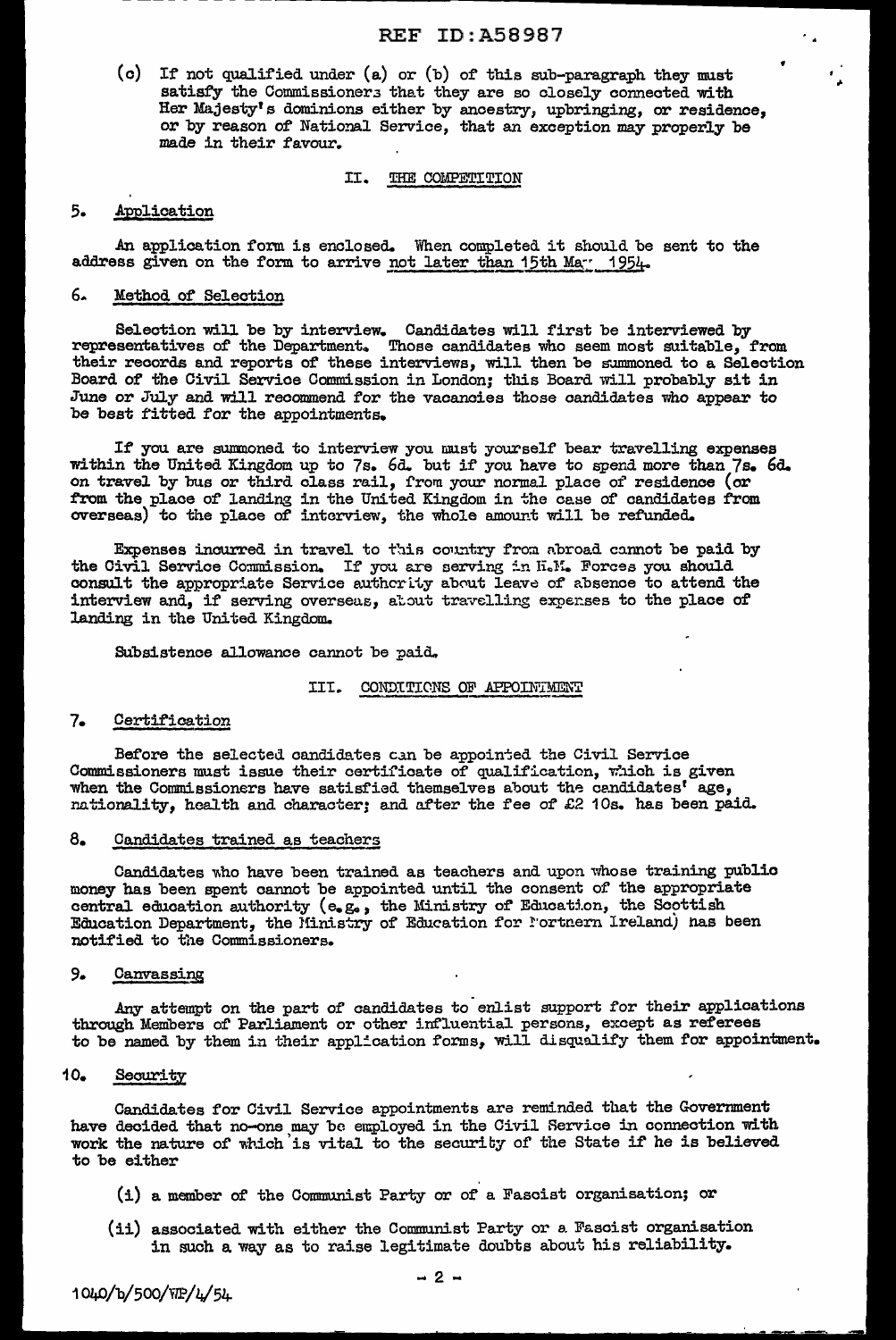142/54

## CIVIL SERVICE COMMISSION

## RECRUITMENT TO THE "A" CLASS IN GOVERNMENT COMMUNICATIONS HEADQUARTERS (A DEPARTMENT OF THE FOREIGN OFFICE)

The work of the Department of the Foreign Office known as Government Communications Headquarters is wide in scope, complex and varied. It covers most aspects of the activity of a medium-sized Government Department, including committee work and contact with other Government Departments. While the duties of the 'A' Class require no specialised qualifications, members of the Class, who serve in a number of branches of the Department during their cadet period, are expected to become experts in particular aspects of the work. After their cadet period they are expected to take part in the making of policy and to be responsible for the organisation and direction of the work.

The staff of G.C.H.Q. are mostly employed at one office in the United Kingdom in the Cheltenham area. The staff are liable to serve overseas (see paragraph 17 below).

Two or three posts in the "A" Class are usually filled each year by interview<br>among University students of first or second class honours standard. The from among University students of first or second class honours standard. final selection will be made probably in June. Further information is given below.

> CONTENTS: I. CONDITIONS OF ELIGIBILITY II. THE COMPETITION III · CONDITIONS OF APPOINTMENT IV · PAY, PROSPECTS AND CONDITIONS OF SERVICE

- I CONDITIONS OF ELIGIBILITY
- 1. The Competition is open to both men and women.

## $2.$   $Age$

..

Candidates are expected to be aged  $21-25$  (both inclusive), but allowance will be mads for service in H.M. Forces.

3. **Education** 

Candidates must have, or obtain in the year in which they apply, a first or second class honours degree.

## 4. Nationality

(1) Every candidate must

- (a) be a natural-born British subject; and
- (b) have been born within the United Kingdom or within one of the selfgoverning Dominions of parents both of whom were also born within the United Kingdom or within one of the self-governing Dominions.

 $(2)$  No departure from this rule will be made without the special permission of the Secretary of State for Foreign Affairs, and then only in exceptional cases and in favour of candidates who are British subjects and who a1so satisfy one of' the following oonditions:-

- {a) If natural-born British subjects, they must either
	- (i) have at least one parent who is, or was at death, a British subject; or
	- $(i)$  have resided in Her Majesty's dominions and/or been employed elsewhere in the service of the Crown for at least five years out of the last eight years preceding the date of their appointment.

642/500/EP/a./3/54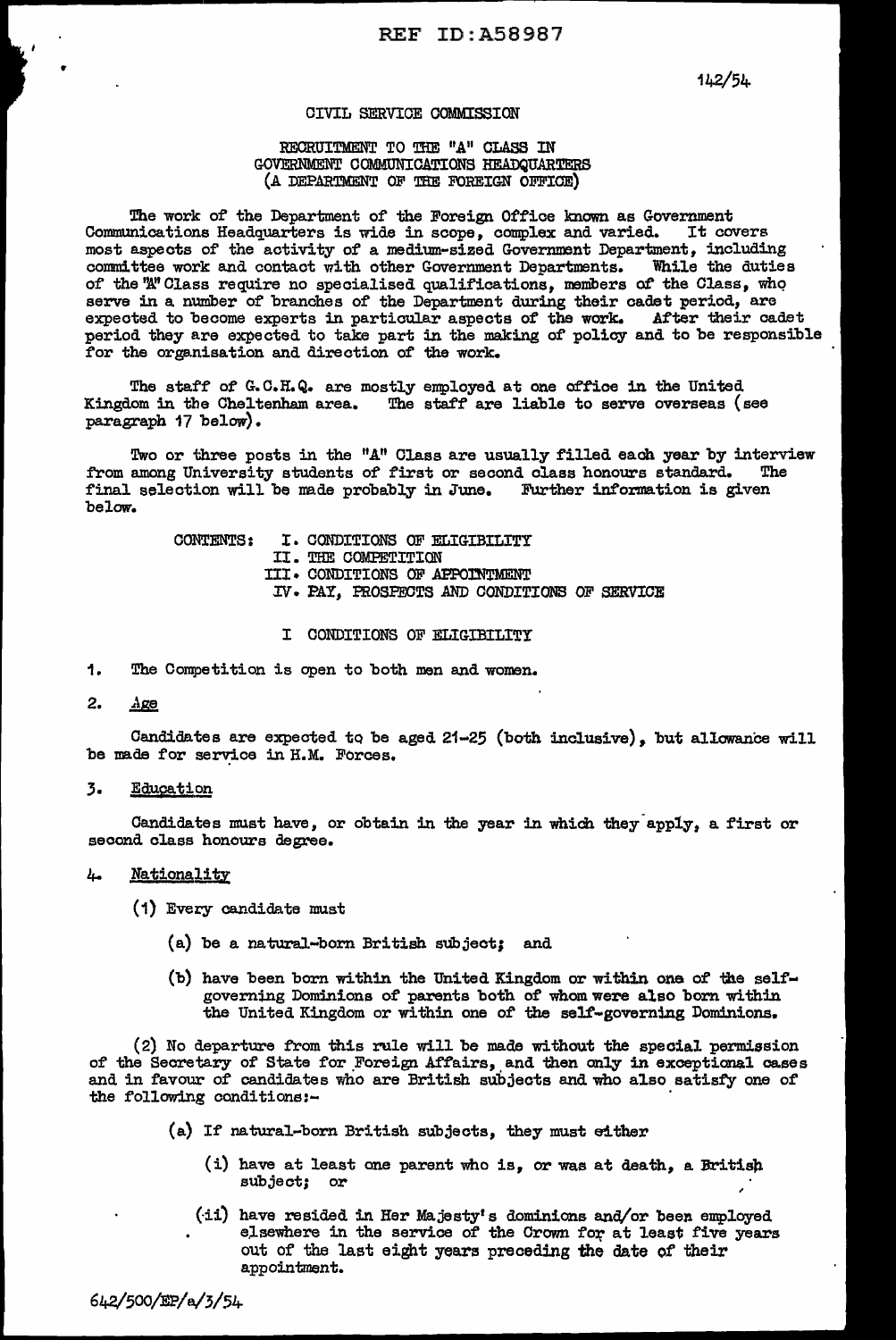- (b) If naturalised British subjects, they must have resided in Her Majesty's dominions and/or been employed elsewhere in the service of the Crown for at least five years out of the last eight years preceding the date of their appointment.
- (c) If not qualified under (a) or (b) of this sub-paragraph they must satisfy the Commissioners that they are so closely connected with Her Majesty's dominions either by ancestry, upbringing, or residence, or by reason of national service, that an exception may properly be made in their ·favour.

II THE COMPETITION

## 5. Application

An Application Form is enclosed. When completed it should be sent to the address given on the form to arrive not later than 30th April, 1954.

## 6. Method of Selection

 $\epsilon_{\rm L}$ 

Selection will be by interview. Candidates will first have an informal preliminary interview at their Universities, and if recommended by the interviewer<br>they will then be interviewed by representatives of the Department. Those they will then be interviewed by representatives of the Department. candidates who seem most suitable, from their records and the reports of' these interviewers, will then be summoned to a Selection Board of the Civil Service Commissioners in London; this Board will recommend for the vacancy the candidate who appears to be best fitted for appointment. The Selection Board will probably sit in June.

Travelling expenses of less than 7/6d. are not refundable; but if you spend more than 7/6d. in travelling to interviews, by bus or third class rail in the United Kingdom from your normal place of study or residence, the whole amount will be refunded. The Commissioners cannot pay subsistence allowance.

### III CONDITIONS OF APPOINTMENT

### 7. Certification

Before the selected candidates can be appointed the Civil Service Commissioners must issue their certificate of qualification, which is given when the Commissioners have satisfied. themselves about the candidates' age, nationality, health, and character; and after the fee of  $E_4$  has been paid.

## 8. Candidates trained as teachers

Candidates who have been trained. as teachers and upon whose training public money has been spent cannot be appointed until the consent of the appropriate central education authority (e.g., the Ministry of Education, the Scottish Education Departmen't, the Ministry of Education for Northern Ireland) has been notified to the Commissioners.

## 9. Canvassing

Any attempt on the part of candidates to enlist support for their applications through Members of Parliament or other influential persons, except as referees to be named by them in their Application Forms, will disqualify them for appointment.

## 10. Security:

Candidates for Civil Service appointments are reminded that the Government have decided that no-one may be enployed in the Civil Service in connection with work the nature of which is vital to the security of the State if he is believed to be either

- (1) a meniber of the Communist Party or o'f a Fascist organisation; or
- (2) associated with either the Connnunist Party or a Fascist organisation in such a way as to raise legitimate doubts about his reliability.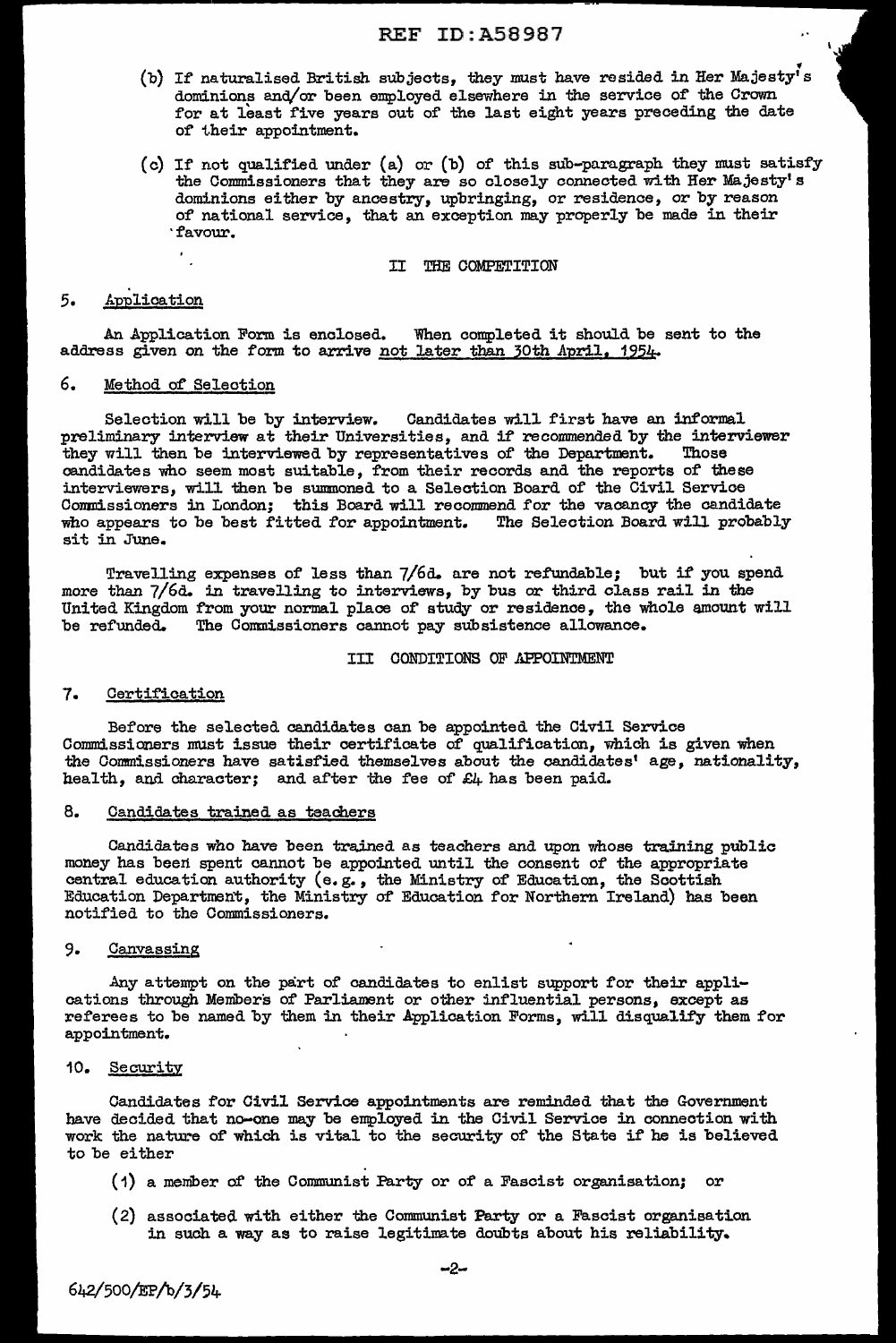The Commissioners are not, as such, concerned with security enquiries, which are the responsibility of the Minister in charge of the Department concerned, and they cannot enter into correspondence with candidates on this matter or answer any questions.

## IV. PAY, PROSPECTS AND CONDITIONS OF SERVICE

# 11. Salary

•

Successful candidates will be appointed to the B.IV grade.

I. For men appointed to Cheltenham - where most officers of this grade will be employed - working the standard week of  $4.5\frac{1}{2}$  hours, the total remuneration on appointment is about £499 if they have completed two years National Service and about £450 if they have not undertaken National Service. For women it is about £450.

These amounts are made up as follows:

Remuneration

| Salary (see $(i)$ )                                                                  |      |      |  | £437 (or £485 after 2 years National Service) |  |
|--------------------------------------------------------------------------------------|------|------|--|-----------------------------------------------|--|
| Extra duty allowance $E$ 13 (or $E$ 14 after 2 years National Service)<br>(see (ii)) |      |      |  |                                               |  |
|                                                                                      | £L50 | £L99 |  |                                               |  |

 $(i)$  Salary

(a) The scale of salary in London is:-

Men: £460 rising by one annual increment of £25 to £485, then by £30 to £665 and then by £35 to £800.

- Women: £460 rising by one annual increment of £20 to £480, then by £25 to £675.
- (b) Successful candidates who have done full time service in H.M. Forces under the National Service Acts (including voluntary service in so far as it has been undertaken in lieu of compulsory National Service) will have their starting pay on appointment increased by one increment for each complete year of such service up to a maximum of two. Candidates with less than 2 years' service will receive incremental credit for any fraction of a year.
- $(c)$  The London salary calculated under  $(a)$  and  $(b)$  above is subject to deduction for officers who are serving outside London. The deduction ranges from £11 to £40 according to salary and location and in Cheltenham is  $£23$  at the minimum of the scale rising to  $£40$  (men) and  $£30$  (women) at its maximum.
- (ii) Extra duty allowance

.An extra duty allowance is payable (see under "Hours") ..

In Cheltenham this amounts to  $\frac{1}{2}$  of the salary.

II.. Successful candidates who are already serving in the Civil Service will not carry their existing salary with them but will have their starting salary assessed as above.

# 12. Prospects

The career open to a new entrant is good.

Above the B.IV grade the grades and salaries in the Departmental "B" Class are as follows:-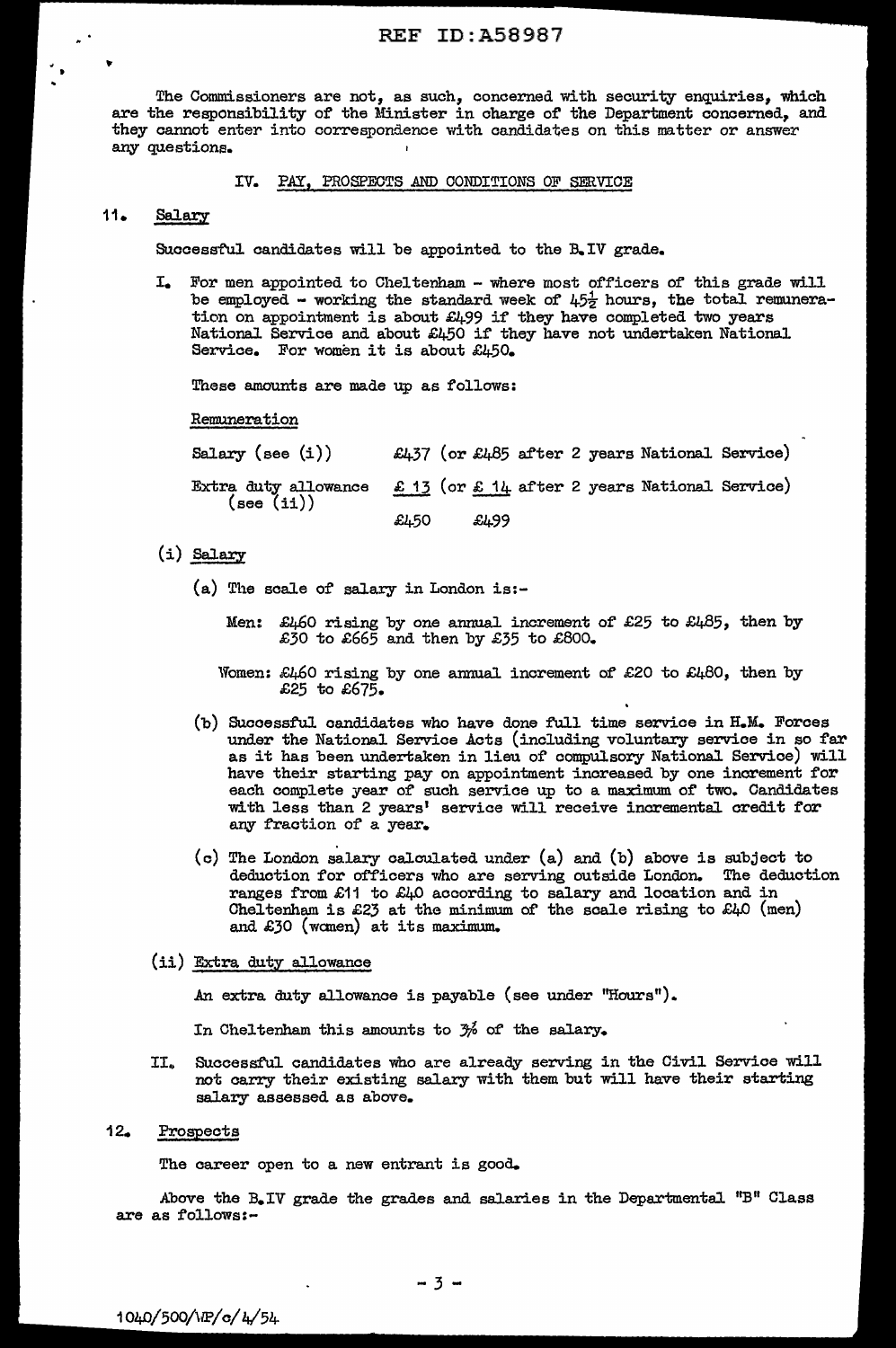|             | Men's Rates                               |                                  | <b>REF ID: A58987</b><br>Women's Rates                                             |                             |
|-------------|-------------------------------------------|----------------------------------|------------------------------------------------------------------------------------|-----------------------------|
|             | London                                    | Cheltenham                       | London                                                                             | Cheltenham                  |
| <b>BIII</b> | £830 x £35 - £1,005<br>$x £40 - £1,105$   | £790 rising<br>to £1,045         | £700 x £30 - £730<br>$x$ £35 - £905<br>$x \, \text{\pounds}40 - \text{\pounds}980$ | £670 rising<br>to<br>£940   |
| <b>BII</b>  | £1,105 x £45 - £1,150<br>$x £50 - £1,325$ | £1,045 $r$ ising<br>to $£1, 245$ | £980 x £35 - £1,050<br>$x$ £40 - £1,170                                            | £940 rising<br>to<br>£1,110 |
| <b>BI</b>   | £1,200 x £50 - £1,475                     | $£1,140$ rising<br>to £1,395     | £1,050 x £40 - £1,170<br>$x £50 - £1,325$                                          | £997 rising<br>ŤО<br>£1,245 |

Above this grade there are a few higher posts at a salary for men of  $\pounds1$ ,500 to £1,750 if in London (or £1,420 to £1,650 in Cheltenham); corresponding rates for women are £1,340 to £1,580 in London (or £1,260 to £1,480 in Cheltenham).

There are no hard and fast rules about promotion to these grades. All promotion is on merit to a vacancy. The numbers are so calculated that a  $B$ . IV may expect to be promoted to the rank of B.III within about seven years and every normally successful officer of the class should reach the rank of B.II.

For the senior grades of the class competition is more severe.

In addition to the "B" Class there is a Departmental "A" Class with a career approximating to the Home Civil Service Administrative Class. There is opportunity for cross-promotion from the "B" Class to the "A" Class.

## 13. Probation

Successful. candidates will have to serve a probationary period of two years and. will not be retained if their probationary period is not satisfactory. Those who are already established civil servants will be on trial for the same period and are liable to be reverted if their trial service is not satisfactory.

### 14- Hours

 $\mathbf{r}$ 

The Department is at present working a  $45\frac{1}{2}$  hour week (including meal intervals). Candidates on entry to the Departmental "B" Class will not normally be required to work longer than these hours, but attendance of inembers of this class is governed more by the requirements of the work than by the standard week. Members of the "B" Class whose remuneration does not exceed £1,435 (men) or £1,255 (women) are at present eligible for an extra duty allowance if they regularly work  $\mu_5\frac{1}{2}$  hours a week.

 $\sim$   $\sqrt{ }$ 

Medicine and

## 15. Leave

I

The annual leave allowed to members of the Government Communications Headquarters Departmental "B" Class is 36 working days in addition to the usual public holidays.

Sick leave on full pay less any National Insurance benefit received is allowed up to a maximum of six months in any period of twelve months, and thereafter for a further period on half pay, subject to a deduction of National Insurance benefit in certain cases.

#### 16. Superannuation

All candidates appointed from this competition are eligible for superannuation benefits under the Superannuation Acts which normally provide a pension and lump sum gratuity calculated on the number of years' service and the average salary over the three years before ret&rement. No contributions are required to secure these

----------  $\rho$  NOTE: The basic salary quoted for B.I and for the higher posts in the Class is increased by approximately 10% on the first £500,  $\frac{m}{2}$  on the second £500 and  $2\frac{1}{2}$  on the third £500 of salary, up to £1,500; and from £1,500 to £2,000 there is an addition of £100.